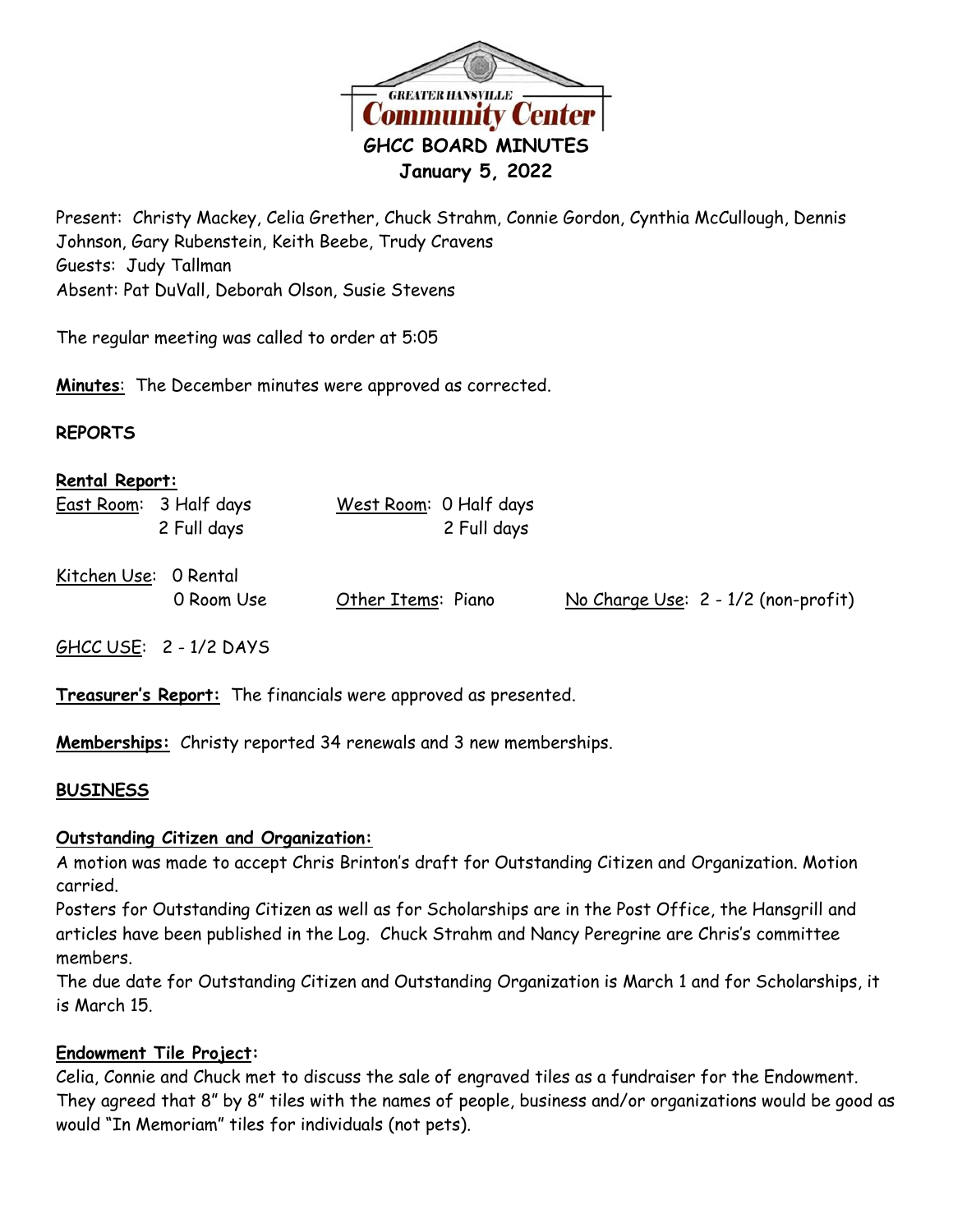Possible locations would be (1) a low concrete wall with embedded tiles which would replace the wooden planters outside the building, (2) the south wall of the building, along the corridor (3) in front of the brick wall at the building entry. (1) is preferred, but the possible cost of the concrete work is around \$6,000. The siting decision depends on the outcome of the lease negotiations.

# **Webinar Update:**

Celia has been unable to schedule a speaker for the month of January. Denny will be out of town in February and thus unable to oversee the technical aspects of a hybrid Zoom/in-person presentation. Ron Bruhn's presentation on local geology is schedule for Tuesday, March 15. Keith kindly agreed to give an illustrated talk about life in Mexico City towards the end of April. Judy will be in touch with Dee Richie about giving her presentation on local birds during May.

# **Valentine Dinner:**

Chuck recommended and the board agreed that both the Valentine Dinner and the Pinewood Derby be cancelled due to increased Covid-19 concerns.

# **Food Handler Card Reminder:**

Board members were reminded to go online and renew their cards.

**Boathouse Lease & Community Center Ground Lease Update**: There has been no forward movement in this area.

**Kids Santa Photo Event Report:** Christy reported that despite inclement weather, this event was a happy success. Santa arrived at the Community Center in a firetruck, listened to the children's Christmas wishes and accepted their Santa letters and drawings while his elves passed out goodie bags. She has thanked Michele Laboda for Fire Commissioner Pearson's outstanding performance as Santa and credited elves Celia, Chuck, Deborah Susie and Pat for their lively participation.

# **Maintenance Update:**

The entrance slab has been raised and leveled. The recommendation is to caulk the margins in warmer weather.

Critter Ridders is about halfway through the first month of a two times weekly trap check for rodents. Bait has been taken from the outside traps. One rat was captured in a spring trap inside the first week, but none since. The service reverts to one visit per month in mid-January. Bruce requests that anyone seeing any evidence of rodent droppings or chewed nesting material let him know so that he can inform the technician.

The date to re-plumb the storm drain that overflows in heavy rains is scheduled for January 10. Dennis Kommer will do the trenching; Chuck, Don and Bruce will lay new 4-inch solid drainpipe to the drainage ditch along Buck Lake Road. The total cost should be in the \$800 - \$900 range including Dennis Kommer's fee. The county has given permission to dig across the alleyway.

Bruce met with the electrician on January 5. It was suggested that we rewire the existing fixtures, remove the ballasts and replace the bulbs with LED lights. The electrician will send Bruce a quote.